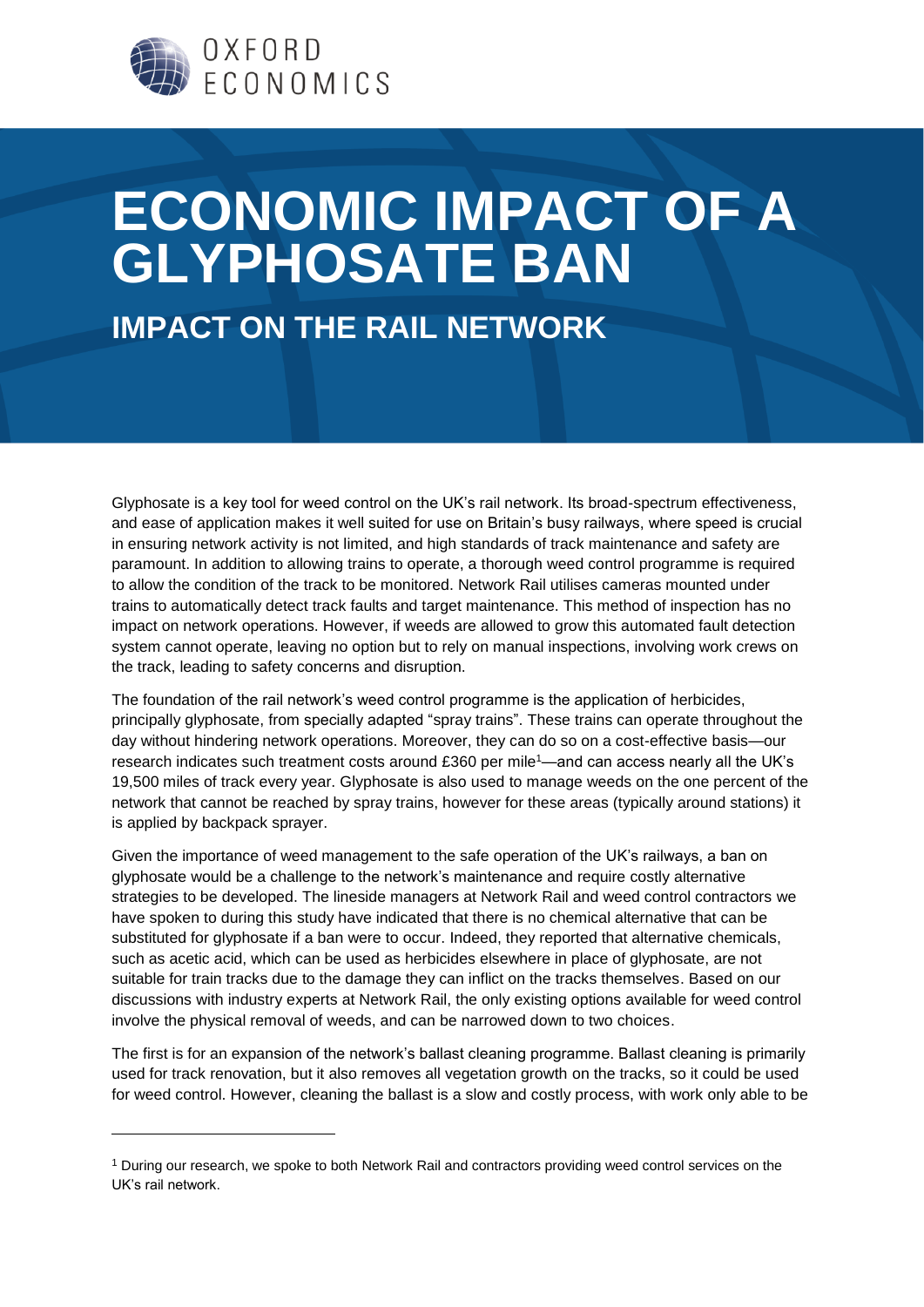

conducted at night or with a full closure of the line and, according to Network Rail, costing £750,000 per mile. Network Rail estimates that it currently undertakes ballast cleaning on 0.5 percent of the rail network annually. In the event of a failure to renew the glyphosate license, Network Rail projects that it would double the amount of ballast cleaning on the network—to one percent of the total.

Weed control would also be required on the rest of the network, and if glyphosate was unavailable Network Rail would also need to deploy manual weeding. This would involve employing teams of workers to walk the tracks and hand pull weeds. Although this low-tech option is relatively low cost compared to ballast cleaning, it is still three-times more expensive—at approximately £1,000 per mile—than the current herbicide-based system.

The annual cost of this glyphosate-free weed control programme would be nearly £85.5 million more than the current glyphosate-based programme. If the cost was directly passed on to passengers it would translates to a fare increase of 21 pence for every 100 miles travelled by a passenger using the railways and would represent a fare increase of 0.9 percent on those paid in 2015/16.<sup>2</sup> To put this into context, train operating companies are permitted to increase fares by an average of 3.6 percent in 2018.

|  |  |  |  |  |  |  | Fig. 1: Cost of alternative weed control programme |
|--|--|--|--|--|--|--|----------------------------------------------------|
|--|--|--|--|--|--|--|----------------------------------------------------|

| <b>Method</b>                                              |           | Ave cost per mile Share of network treated $(\%)$ Miles treated Cost (£) |        |             |
|------------------------------------------------------------|-----------|--------------------------------------------------------------------------|--------|-------------|
| Current glyphosate-based programme                         | £360*     | 100                                                                      | 19.500 | £7,020,000  |
|                                                            |           |                                                                          |        |             |
| Alternative programme                                      |           |                                                                          |        |             |
| <b>Ballast cleaning</b>                                    | £750,000* | 0.5#                                                                     | 97.5   | £73,125,000 |
| Manual weeding by work crews                               | £1.000*   | 99§                                                                      | 19.305 | £19,305,000 |
| Total cost                                                 |           |                                                                          |        | £92,430,000 |
| Additional cost (total less spending on current programme) |           |                                                                          |        | £85,410,000 |

\*Source Network Rail and weed control contractors

#From discussions with Network Rail

1

§The remaining 0.5 percent of the network would be treated under Network Rail's current ballast cleaning programme

But the impact of a ban on glyphosate would not be limited to fare increases. The alternative weed control programme would introduce significant numbers of workers into close proximity to high-speed trains, raising critical safety concerns, generating further costs and timetable disruption as train speeds and frequency are limited near work crews.

It is clear that there is no direct alternative to a herbicide-based weed management system using glyphosate on the UK's rail infrastructure. Our analysis shows that a failure to renew glyphosate's license would lead to significant costs for the rail industry and its users, and raise safety concerns.

 $2$  According to the Department for Transport, UK passengers travelled 40.4 billion miles on UK trains and paid a total of £9.2 billion in fares (including season tickets) in 2015/16. Therefore, the average fare for 100 miles was £22.78.